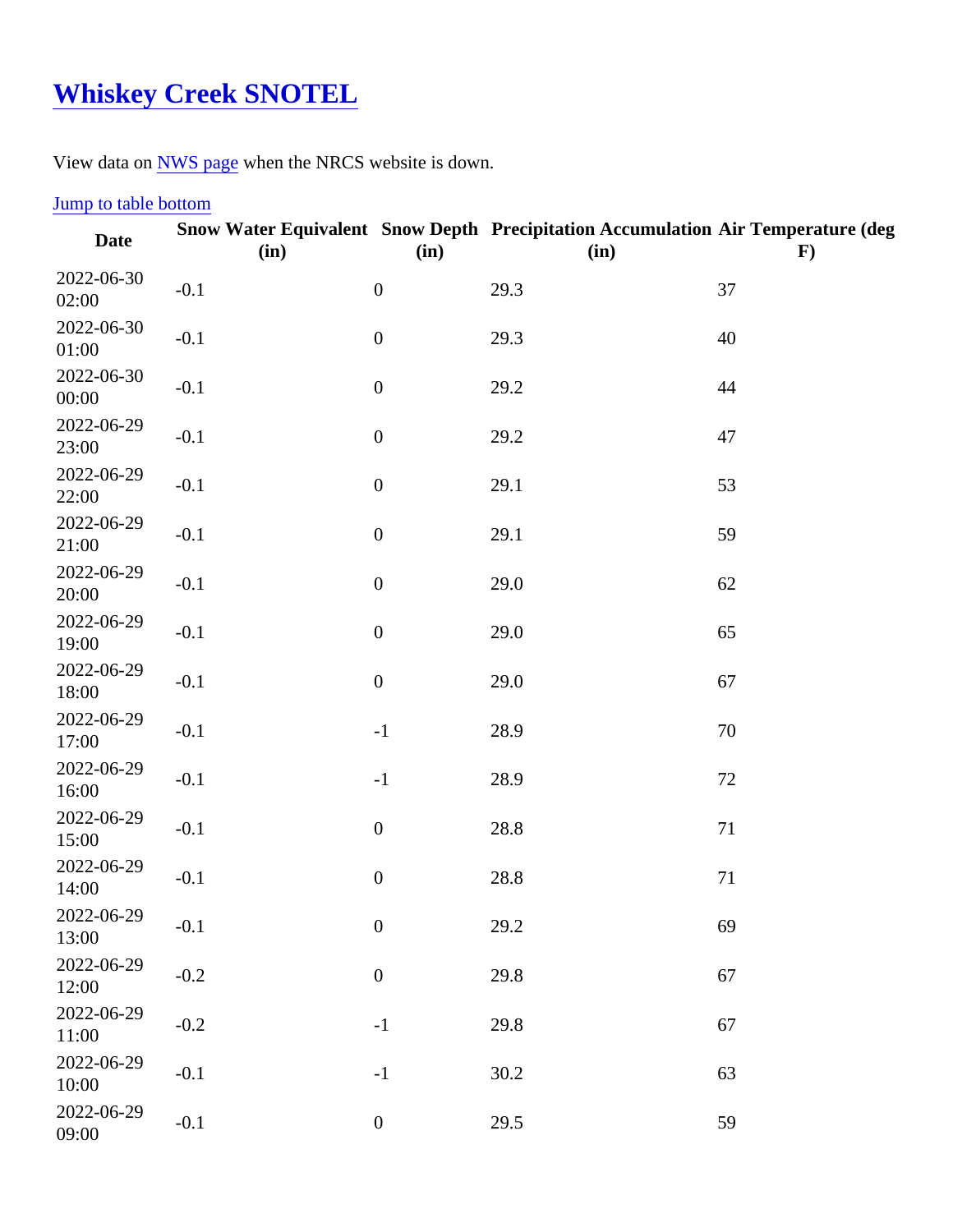| <b>Date</b>         | (in)   | (in)             | Snow Water Equivalent Snow Depth Precipitation Accumulation Air Temperature (deg<br>(in) | $\mathbf{F}$ |
|---------------------|--------|------------------|------------------------------------------------------------------------------------------|--------------|
| 2022-06-29<br>08:00 | $-0.1$ | $-1$             | 29.7                                                                                     | 60           |
| 2022-06-29<br>07:00 | $-0.1$ | $\boldsymbol{0}$ | 29.4                                                                                     | 55           |
| 2022-06-29<br>06:00 | $-0.1$ | $\boldsymbol{0}$ | 29.3                                                                                     | 44           |
| 2022-06-29<br>05:00 | $-0.1$ | $\boldsymbol{0}$ | 29.3                                                                                     | 44           |
| 2022-06-29<br>04:00 | $-0.1$ | $\boldsymbol{0}$ | 29.3                                                                                     | 42           |
| 2022-06-29<br>03:00 | $-0.1$ | $\boldsymbol{0}$ | 29.3                                                                                     | 43           |
| 2022-06-29<br>02:00 | $-0.1$ | $\boldsymbol{0}$ | 29.2                                                                                     | 47           |
| 2022-06-29<br>01:00 | $-0.1$ | $-1$             | 29.2                                                                                     | 50           |
| 2022-06-29<br>00:00 | $-0.1$ | $\boldsymbol{0}$ | 29.2                                                                                     | 54           |
| 2022-06-28<br>23:00 | $-0.1$ | $\boldsymbol{0}$ | 29.2                                                                                     | 58           |
| 2022-06-28<br>22:00 | $-0.1$ | $-1$             | 29.1                                                                                     | 58           |
| 2022-06-28<br>21:00 | $-0.1$ |                  | 29.1                                                                                     | 64           |
| 2022-06-28<br>20:00 | $-0.1$ | $-1$             | 29.0                                                                                     | 68           |
| 2022-06-28<br>19:00 | $-0.1$ | $\mathbf{-1}$    | 29.0                                                                                     | 70           |
| 2022-06-28<br>18:00 | $-0.1$ | $\boldsymbol{0}$ | 29.0                                                                                     | 73           |
| 2022-06-28<br>17:00 | $-0.1$ | $-1$             | 28.9                                                                                     | 73           |
| 2022-06-28<br>16:00 | $-0.1$ | $\boldsymbol{0}$ | 28.9                                                                                     | 71           |
| 2022-06-28<br>15:00 | $-0.2$ | $\boldsymbol{0}$ | 28.8                                                                                     | $73\,$       |
| 2022-06-28<br>14:00 | $-0.2$ | $\boldsymbol{0}$ | 29.5                                                                                     | 78           |
| 2022-06-28<br>13:00 | $-0.1$ | $-1$             | 29.7                                                                                     | 78           |
| 2022-06-28<br>12:00 | $-0.2$ | $\boldsymbol{0}$ | 29.8                                                                                     | 79           |